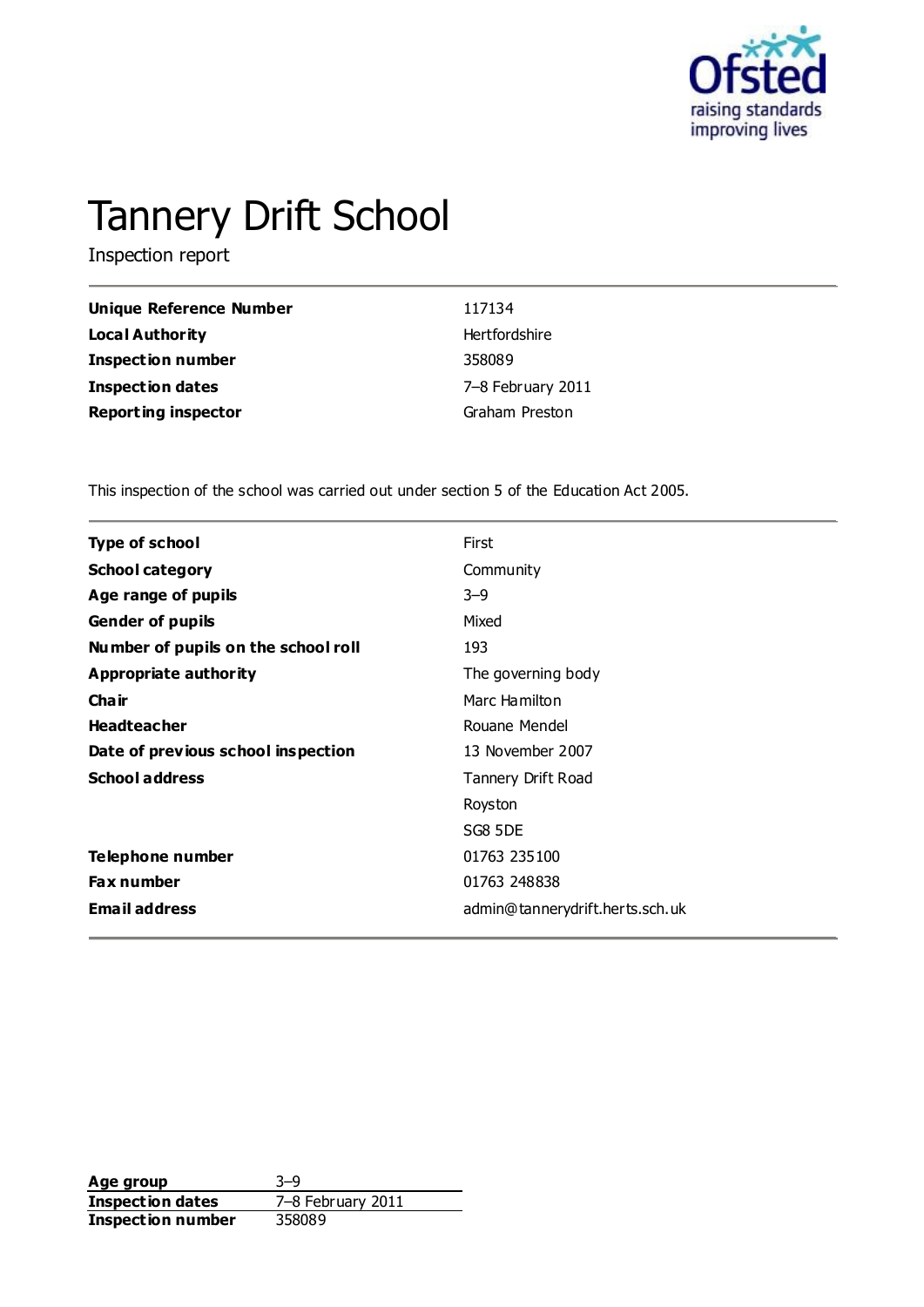The Office for Standards in Education, Children's Services and Skills (Ofsted) regulates and inspects to achieve excellence in the care of children and young people, and in education and skills for learners of all ages. It regulates and inspects childcare and children's social care, and inspects the Children and Family Court Advisory Support Service (Cafcass), schools, colleges, initial teacher training, work-based learning and skills training, adult and community learning, and education and training in prisons and other secure establishments. It assesses council children's services, and inspects services for looked after children, safeguarding and child protection.

Further copies of this report are obtainable from the school. Under the Education Act 2005, the school must provide a copy of this report free of charge to certain categories of people. A charge not exceeding the full cost of reproduction may be made for any other copies supplied.

If you would like a copy of this document in a different format, such as large print or Braille, please telephone 0300 123 4234, or email **[enquiries@ofsted.gov.uk](mailto:enquiries@ofsted.gov.uk)**.

You may copy all or parts of this document for non-commercial educational purposes, as long as you give details of the source and date of publication and do not alter the documentation in any way.

To receive regular email alerts about new publications, including survey reports and school inspection reports, please visit our website and go to 'Subscribe'.

Royal Exchange Buildings St Ann's Square Manchester M2 7LA T: 0300 123 4234 Textphone: 0161 618 8524 E: **[enquiries@ofsted.gov.uk](mailto:enquiries@ofsted.gov.uk)**

W: **[www.ofsted.gov.uk](http://www.ofsted.gov.uk/)**

© Crown copyright 2011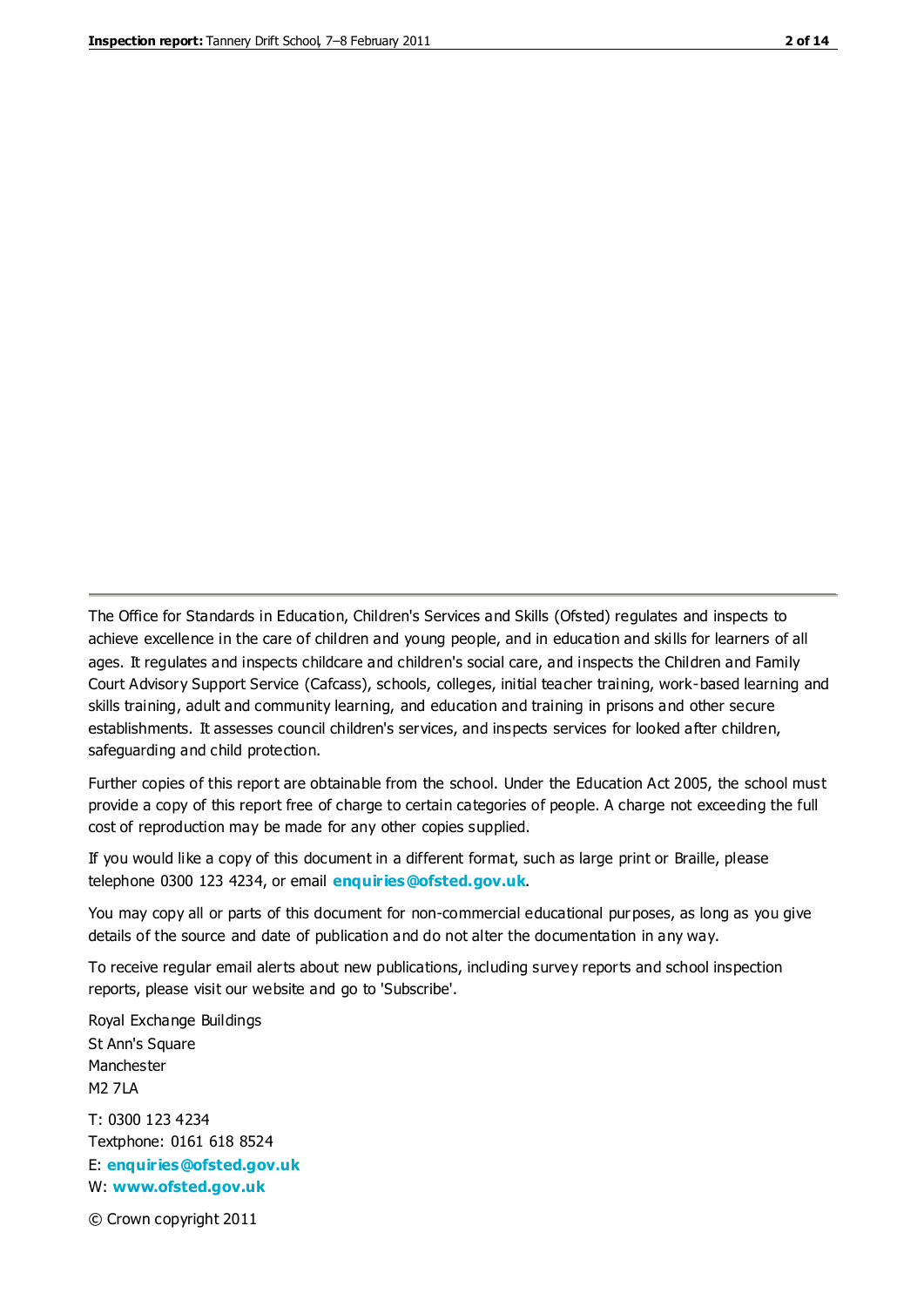# **Introduction**

This inspection was carried out by three additional inspectors. They observed seven

- $\blacksquare$  teachers in 19 lessons. Meetings were held with governors, groups of pupils and
- staff. Inspectors observed the school's work and looked at documentation, including that relating to safeguarding practices, the school's self-evaluation and development planning. They also considered the questionnaire responses from 104 parents and carers and 55 pupils

The inspection team reviewed many aspects of the school's work. It looked in detail at a number of key areas.

- Inspectors investigated the extent to which the school's tracking data and other evidence show that pupils make good progress over their time in school.
- They considered the school's effectiveness in analysing and disseminating the best teaching and assessment practice across the school, in response to weaknesses identified in the last inspection.
- The team checked the effectiveness of the schools' care, quidance and support particularly in meeting the needs of pupils whose circumstances make them vulnerable, and those with special educational needs and/or disabilities.
- They checked the impact of the much improved Early Years Foundation Stage provision in preparing children for their start in Year 1.
- The team analysed the success of school leaders and the governing body in sustaining school improvement over recent years including those periods when the headteacher has been absent.

# **Information about the school**

This average-sized first school is located in Royston. Most pupils are of White British heritage with a small but increasing number from other cultural and ethnic heritages, including a few at an early stage of learning English as an additional language. The proportion of pupils with special educational needs and/or disabilities has increased, and is now broadly average. As part of extended provision, the school runs breakfast and afterschool clubs. The school has gained the Activemark award.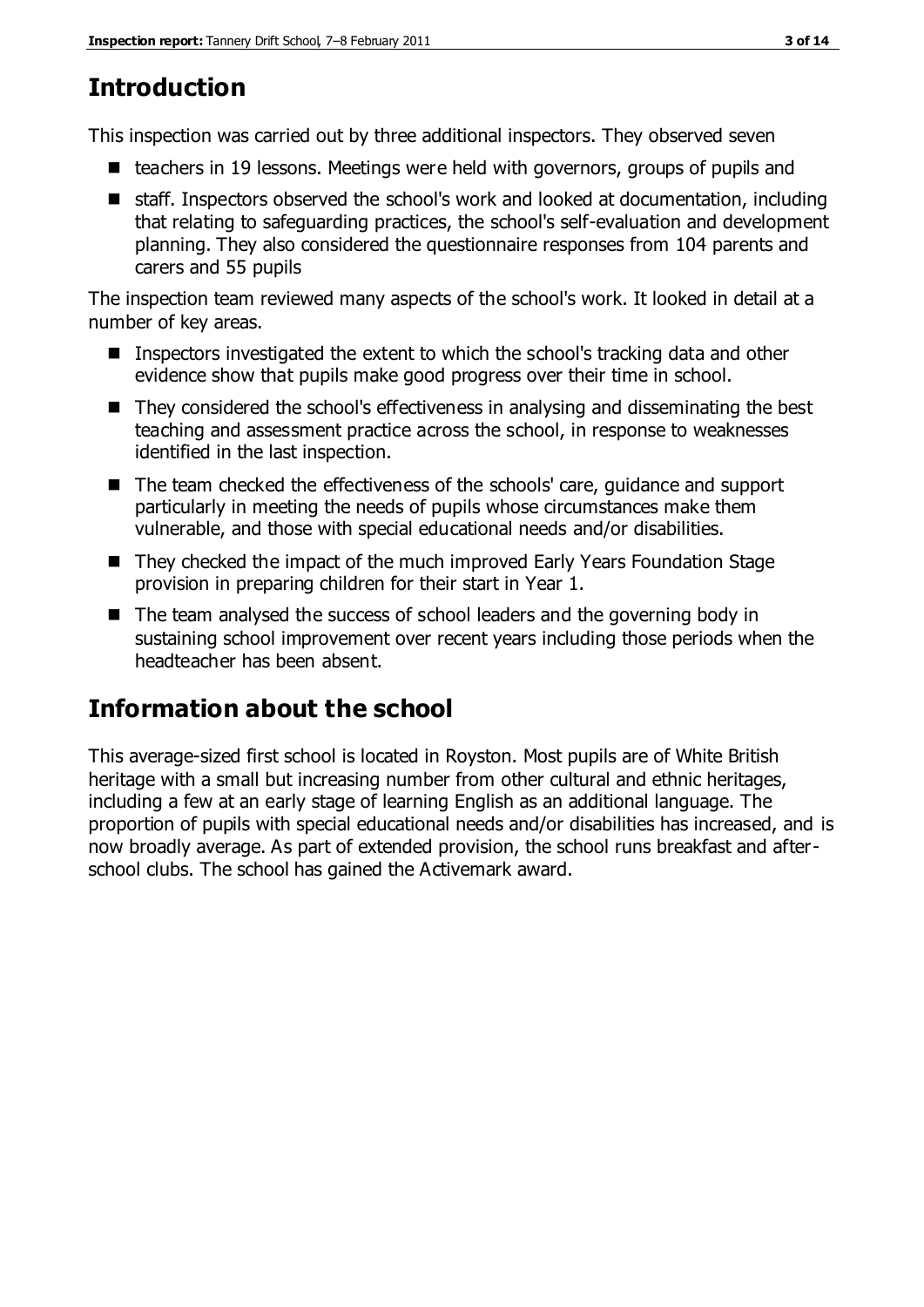# **Inspection judgements**

|  | Overall effectiveness: how good is the school? |  |  |  |  |
|--|------------------------------------------------|--|--|--|--|
|--|------------------------------------------------|--|--|--|--|

## **The school's capacity for sustained improvement 2**

## **Main findings**

Tannery Drift is a good school. In spite of a number of temporary changes in school leadership, it has successfully maintained the momentum for school improvement. These efforts have resulted in significant improvements in the Early Years Foundation Stage, provision for special educational needs and/or disabilities and continuing strengths in its range of extra-curricular activities, especially in sports.

The successful Early Years Foundation Stage ensures children make a good start to their education. Pupils go on to make good progress, to reach above-average standards at the end of Year 2, and are well prepared for their transition to middle school by the end of Year 4. Pupils with special educational needs and/or disabilities make particularly good progress to reach standards above similar pupils nationally.

All parents and carers who responded say that their children are secure in school. Pupils readily agree that they feel very safe and well supported. They respond well to the opportunities for reflection in assemblies and are considerate and cooperative in their relationships with others. Behaviour is good in lessons and around the school because staff successfully manage and support a small number of pupils who find it difficult to concentrate. This ensures effective learning because pupils know that any upsets and concerns are quickly addressed. Pupils' healthy eating and exceptionally high participation in sports and physical activities reflect, in many cases, exemplary healthy lifestyles. Pupils are actively involved in the school council as well as the house system, where many contribute to the school programme supporting pupils' social and emotional development. Others also take a lead on ecological concerns and participate in well-regarded music and drama events in the local community. Pupils' overall spiritual, moral, social and cultural development is good, enhanced by well-planned multi-cultural activities such as 'One World Week,' where pupils celebrate cultural difference.

Teaching is good, particularly in terms of personal relationships and classroom practice. Lessons engage pupils' interest and the varied activities, and particularly good additional learning support, enable pupils with different needs and abilities to make good progress. However, marking and assessment practice is variable in the detail and guidance it provides to help pupils improve their work, particularly in terms of National Curriculum levels.

The curriculum is strong in a number ways, including developing literacy and numeracy both discretely and within other subject areas. Physical education and sports enrich pupils' experience and benefit from specialist teaching. Varied activities in the creative arts successfully increase pupils' interest and involvement. The good care, support and guidance reflect the inclusive and supportive nature of the school. Particularly strong is the extended schools provision that includes support for those pupils whose circumstances make them vulnerable.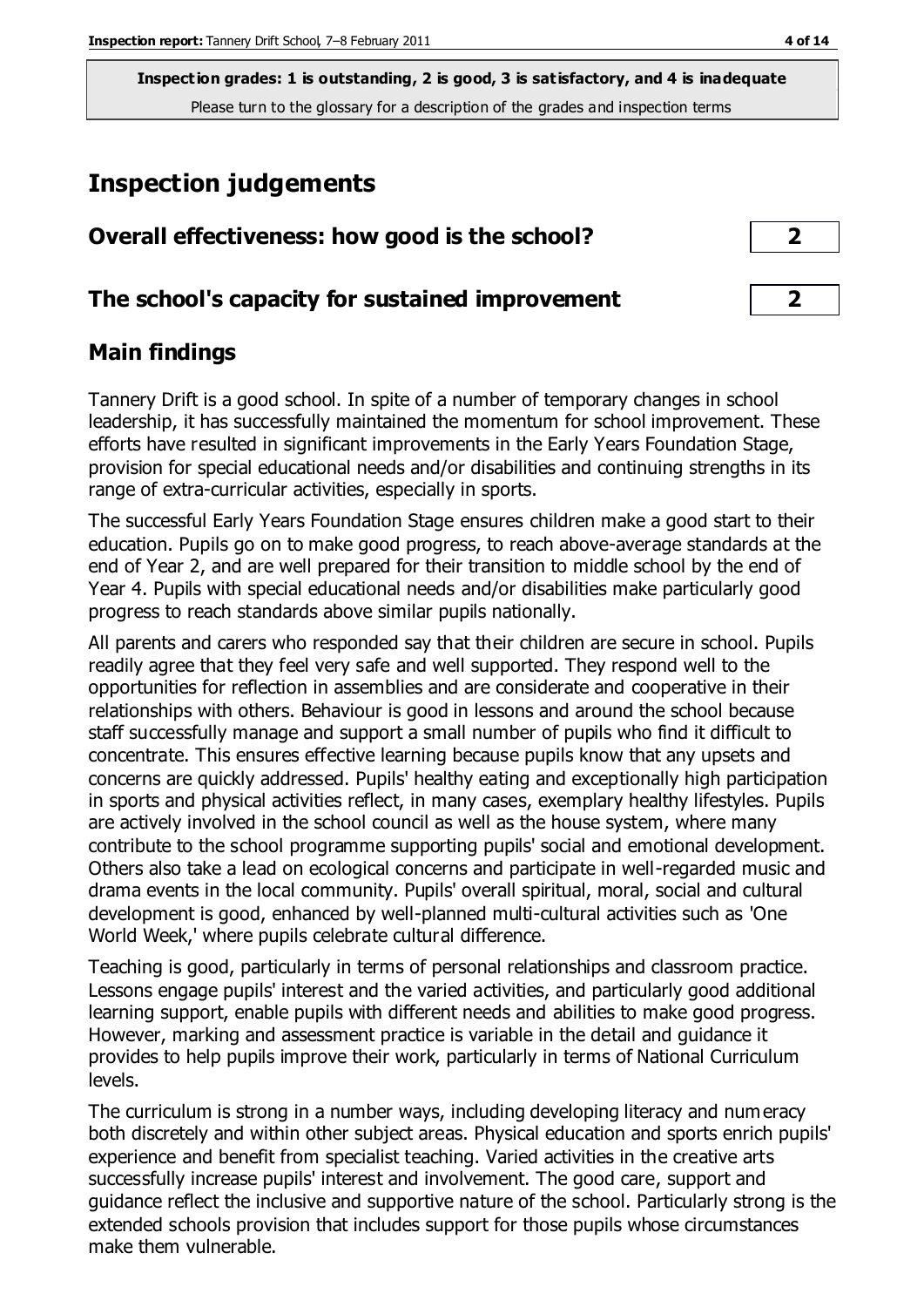The school has an accurate picture of its strengths and weaknesses helped by a wellinformed governing body that works very closely with the senior leaders. There has been a sustained and effective drive to improve the school through rigorous tracking of pupils' progress, recruitment of new teachers and good intervention programmes to support individuals. The headeacher's absence has been covered effectively. The school recognises that the role which inexperienced middle leaders play in monitoring and evaluation is not yet strong enough to help maintain the pace of improvement. The school has made good progress, particularly in the last two years, developing provision and ensuring good progress by pupils. It is in a good position to sustain its strengths and improve further.

# **What does the school need to do to improve further?**

- **IMPROVE pupils' progress by:** 
	- increasing the consistency in marking and assessment to reflect the best practice
	- explicitly linking pupils' learning targets to National Curriculum levels used in the school's tracking so that pupils have clearer goals for improvement and parents and carers are better informed as to how they can help their children improve.
- Strengthen middle managers' roles in monitoring and evaluating their own and others' work by:
	- relevant staff development
	- opportunities to meet and share best practice.

## **Outcomes for individuals and groups of pupils 2**

Children start school in Reception with skills that are in line with those expected nationally. They make good progress, so pupils now start Year 1 with above-average skills in numeracy and literacy. Pupils currently in Years 3 and 4 had average skills when they left Reception, but are also making good progress, albeit from a lower starting point. The current Year 4 pupils show an improving trend with most on target to exceed expected levels by the end of the year. The few pupils who speak English as an additional language progress as well as others, as do most of those with special educational needs and/or disabilities.

Lesson observations confirm pupils' enjoyment and good learning in the different years. In a Year 1 lesson, pupils were developing their appreciation of different shapes through varied challenging activities and good learning support. These enabled pupils to label and describe shapes accurately and remain interested and involved throughout. Work on measuring perimeters in Year 4 actively involved all pupils in practical activities, with more difficult problem solving for the higher-ability pupils. By the end of the session, all pupils were working confidently.

Pupils respond well in assemblies designed to help them appreciate cultural diversity. They develop a concern for others through well-chosen themes, including the school's support for a mobile library for school children in Kenya. A number of pupils are involved in 'green issues,' as Tannery Drift works towards 'Eco-school' status. Pupils successfully organised and ran an eco-market and gained financial awards for conserving school energy and resources such as water. These monies have been used by the school council to enhance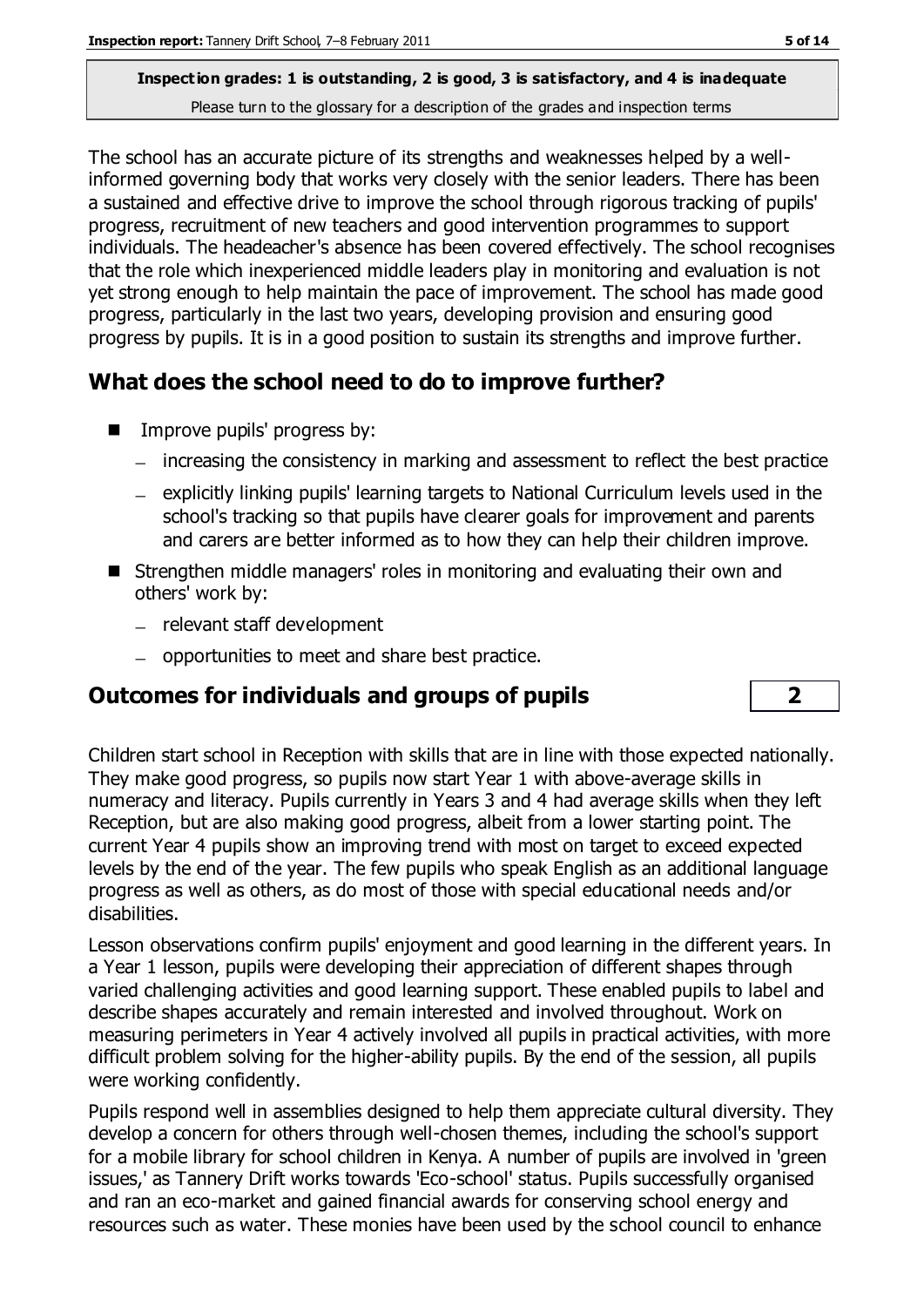#### **Inspection grades: 1 is outstanding, 2 is good, 3 is satisfactory, and 4 is inadequate**

Please turn to the glossary for a description of the grades and inspection terms

outside play areas. Pupils show considerable maturity in their support for younger pupils in outside play activities, and in their regular contacts with governors and town councillors.

These are the grades for pupils' outcomes

| Pupils' achievement and the extent to which they enjoy their learning                                                     | $\overline{\mathbf{2}}$ |
|---------------------------------------------------------------------------------------------------------------------------|-------------------------|
| Taking into account:<br>Pupils' attainment <sup>1</sup>                                                                   | 2                       |
| The quality of pupils' learning and their progress                                                                        | 2                       |
| The quality of learning for pupils with special educational needs and/or disabilities<br>and their progress               | $\mathcal{P}$           |
| The extent to which pupils feel safe                                                                                      | $\overline{2}$          |
| Pupils' behaviour                                                                                                         | $\overline{\mathbf{2}}$ |
| The extent to which pupils adopt healthy lifestyles                                                                       | 1                       |
| The extent to which pupils contribute to the school and wider community                                                   | $\overline{2}$          |
| The extent to which pupils develop workplace and other skills that will contribute to<br>their future economic well-being | $\overline{\mathbf{2}}$ |
| Taking into account:<br>Pupils' attendance <sup>1</sup>                                                                   | 2                       |
| The extent of pupils' spiritual, moral, social and cultural development                                                   | 2                       |

<sup>1</sup> The grades for attainment and attendance are: 1 is high; 2 is above average; 3 is broadly average; and 4 is low

## **How effective is the provision?**

Teaching is good, based as it is on positive relationships between teachers and pupils, teachers' secure subject knowledge and consistently good adult support for learning. Lessons are mostly planned well, although some teachers are better than others at sharing with the pupils what they want them to learn. Most make good use of the electronic whiteboard, and plan interesting and purposeful activities that sufficiently challenge all pupils. In a small number of lessons, pupils spend too long sitting on the mat without being actively involved, which slows learning and makes too little use of the good support staff. It also reduces the time for otherwise well-planned activities that match different pupils' abilities and needs. Marking and assessment are consistently positive but often not very helpful in showing pupils how to improve the quality and presentation of their work. Pupils are not as clear as they could be about their targets. The school recognises that these are insufficiently linked to the otherwise good procedures for tracking pupils' progress against National Curriculum levels.

The move to a topic-based, creative curriculum has contributed well to pupils' enjoyment and is complemented by a strong focus on literacy and numeracy, aiding improved standards. The school benefits from its links with the local sports partnership as well as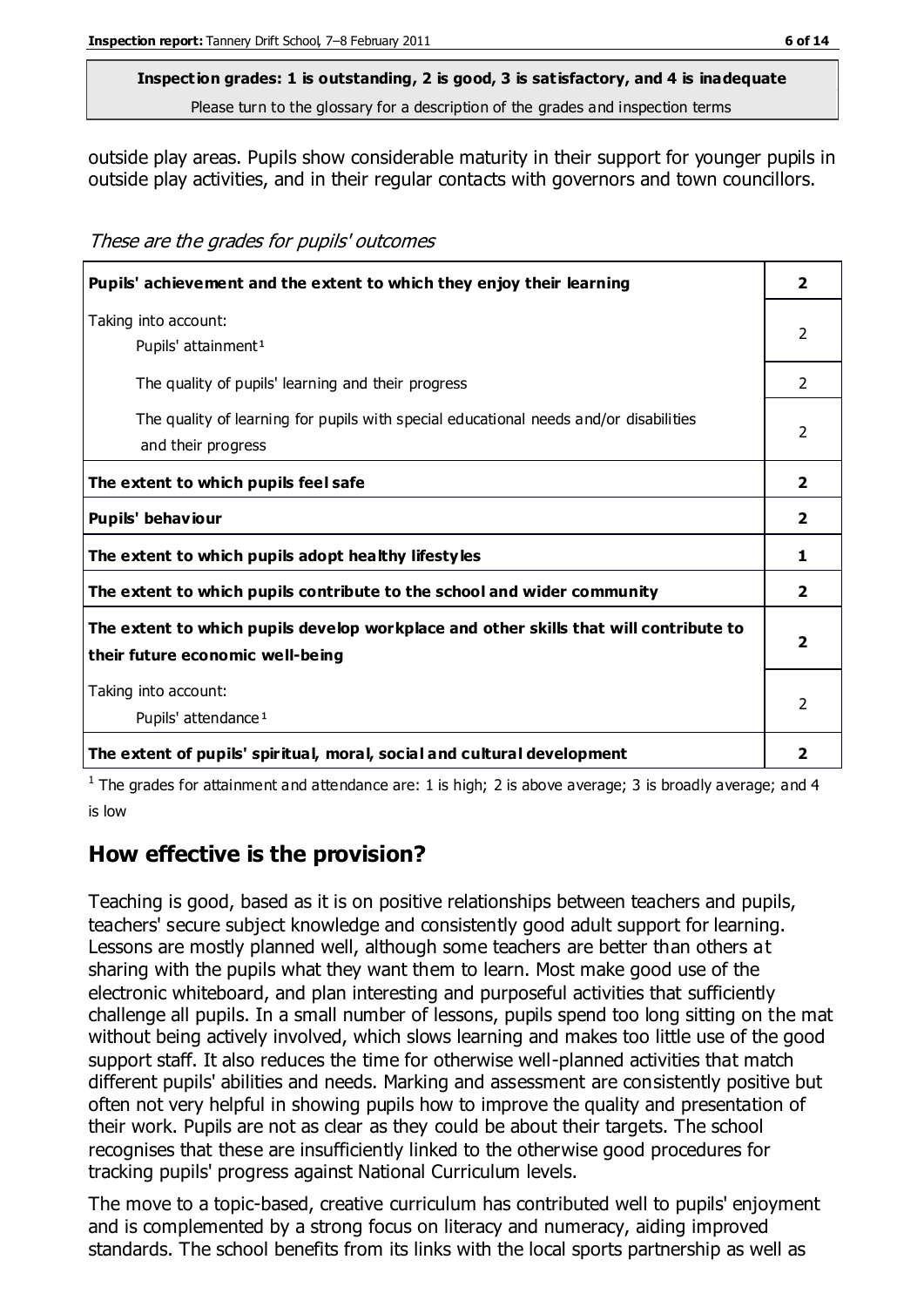middle and upper schools that enhance provision in physical education, French and information and communication technology (ICT).

Parents and carers are particularly positive about the care and nurture children receive in Nursery and Reception. The breakfast club and after-school clubs provide worthwhile activities for pupils, and a nourishing start to the day for those who want it. Extended school provision also includes support for particular parents and carers, as well as specialist drama and music therapy for pupils whose circumstances make them vulnerable. There are strengths, too, in the good safeguarding arrangements and a readiness by the school to review and adapt its support for pupils with special educational needs and/or disabilities. Good care and guidance are also reflected in the close working with the middle school to ensure smooth transition arrangements.

These are the grades for the quality of provision

| The quality of teaching                                                                                    |  |
|------------------------------------------------------------------------------------------------------------|--|
| Taking into account:<br>The use of assessment to support learning                                          |  |
| The extent to which the curriculum meets pupils' needs, including, where relevant,<br>through partnerships |  |
| The effectiveness of care, guidance and support                                                            |  |

#### **How effective are leadership and management?**

The acting headteacher is well-regarded by parents, carers and staff for her positive impact on recent school improvement and her success in leading the school. She is supported effectively by the acting deputy headteacher who, as Early Years Foundation Stage leader, has significantly improved provision in that area. Staff are playing a greater part in leadership and management. However, some are still developing in terms of their understanding and involvement in monitoring and evaluating whole school aspects, such as teaching and assessment. Governance is good and benefits from a number of very well informed governors, some with relevant experience in school evaluation. These strengths are well used to rigorously scrutinise the school's performance. The governing body actively participates in the school self-evaluation, including observation of lessons. The good safeguarding is greatly enhanced by the regular and close scrutiny of school procedures by the child protection and health and safety governors.

The significant proportion of parents and carers who felt less well informed or consulted contrasts sharply with the considerable efforts the school makes to engage them. In addition to all teachers meeting parents and carers at the start and end of each day, the school has a very informative website, 'parentmail', weekly bulletins and publishes detailed responses to any concerns raised in parental surveys. However, despite these strengths, a lack of detailed and clear information about pupils' progress concerns some parents and carers.

Community cohesion promotion has been carefully evaluated and improved. It is reflected in well-developed links with Kenya, strong community ties and curriculum development.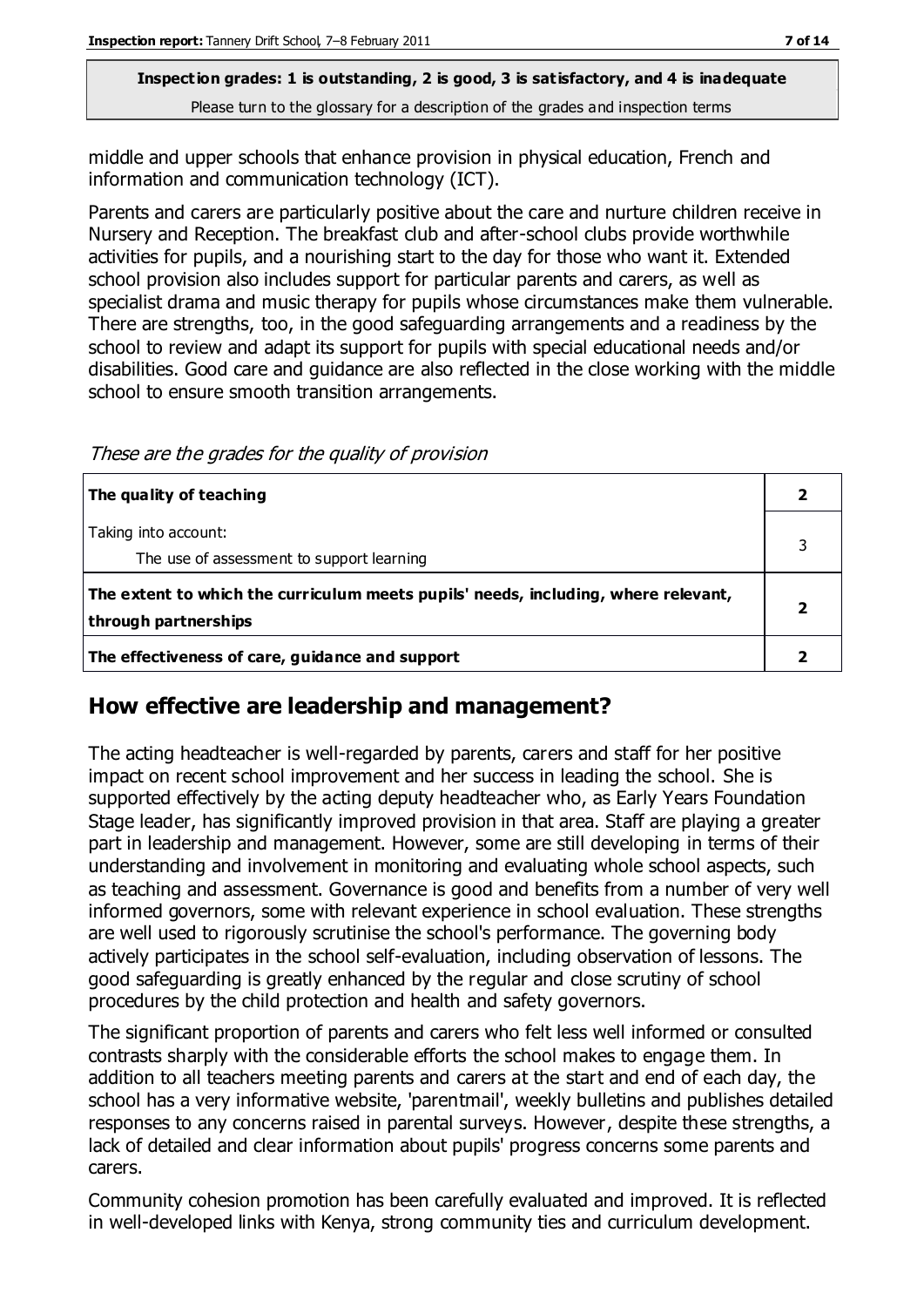Strategies to promote further engagement with schools and groups at national level are underway.

Partnerships are strong, evident in the close links with the middle school. Close working with RASP, the local school cluster in Royston, provides important shared staff training. Regular liaison with the local social agencies supports the school in its effective work with pupils whose circumstances make them vulnerable.

The promotion of equal opportunities is supported effectively by the school's tracking systems for groups and individuals and discrimination is tackled well. These ensure that staff have a thorough knowledge of all the pupils and are sensitive to their needs especially those with special educational needs and/or disabilities.

| The effectiveness of leadership and management in embedding ambition and driving<br>improvement                                                                  |                         |
|------------------------------------------------------------------------------------------------------------------------------------------------------------------|-------------------------|
| Taking into account:<br>The leadership and management of teaching and learning                                                                                   | 2                       |
| The effectiveness of the governing body in challenging and supporting the<br>school so that weaknesses are tackled decisively and statutory responsibilities met | $\overline{\mathbf{2}}$ |
| The effectiveness of the school's engagement with parents and carers                                                                                             | 2                       |
| The effectiveness of partnerships in promoting learning and well-being                                                                                           | $\mathbf{2}$            |
| The effectiveness with which the school promotes equality of opportunity and tackles<br>discrimination                                                           | 2                       |
| The effectiveness of safeguarding procedures                                                                                                                     | $\overline{2}$          |
| The effectiveness with which the school promotes community cohesion                                                                                              | $\mathbf{2}$            |
| The effectiveness with which the school deploys resources to achieve value for money                                                                             | 2                       |

These are the grades for leadership and management

# **Early Years Foundation Stage**

Provision has improved considerably in recent years, reflecting strong and effective leadership. Children enter Nursery with knowledge and skills broadly in line with those expected for their age, though with some children having less developed language skills. Well-planned learning activities, including use of phonics (how letters relate to the sounds in words) to develop communication and literacy, now enable children to enter Year 1 with standards above average. As the children develop from Nursery to Reception, they steadily gain in confidence and become more actively involved in choosing their learning activities. Children are settled, increasingly independent and inquisitive, and able to concentrate well during the teacher-led group activities. They maintain good relationships with adults and each other, and behave very well.

The learning areas are well planned with varied resources to stimulate and promote learning in all its aspects. They provide an appropriate balance between adult-led and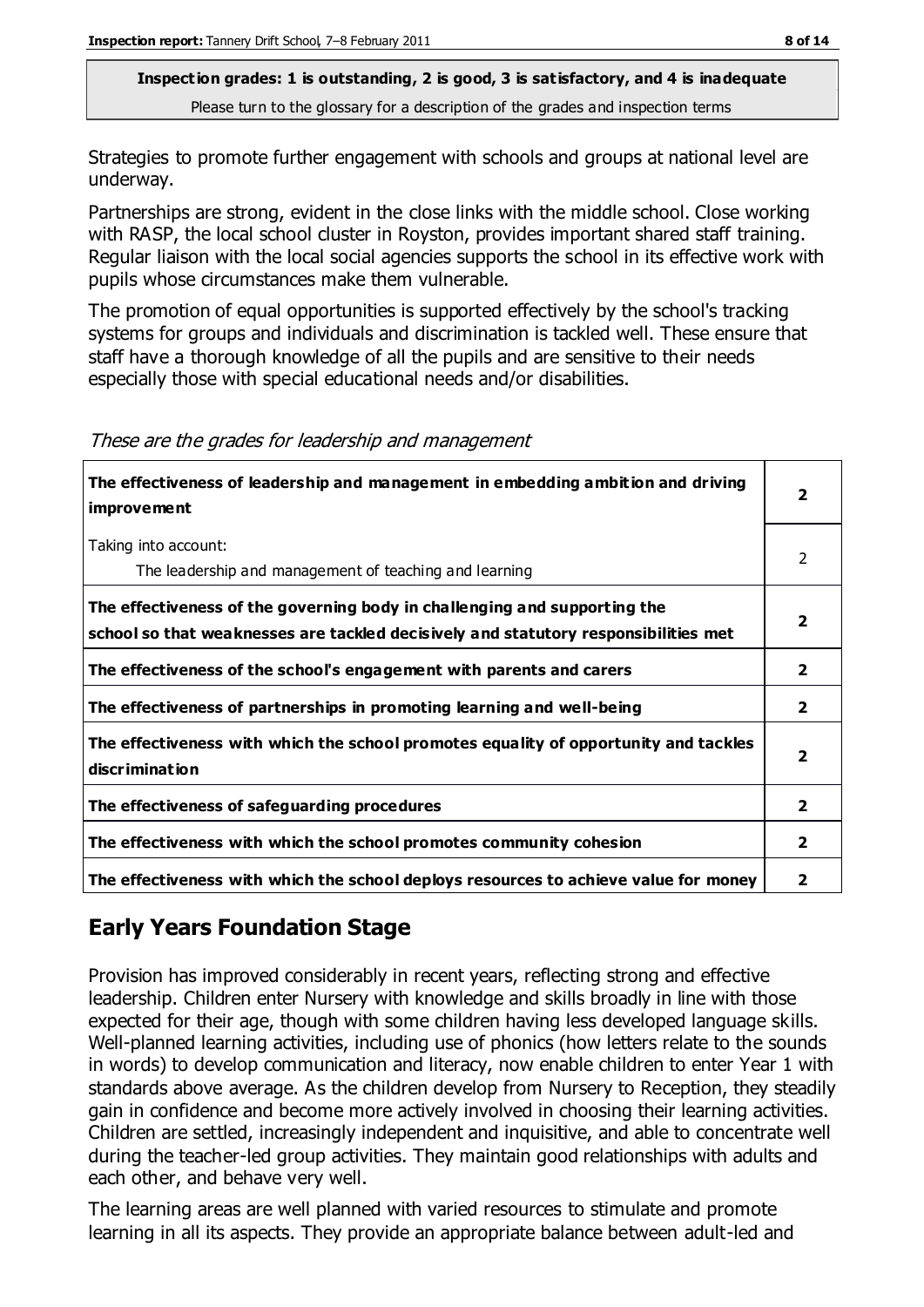child-initiated activities. For example, the Big Bad Wolf story is well used to enable key skill development in physical motor skills, creative role play, construction and art work. Outside areas are safe and provide good opportunities for children to develop their physical and creative skills. Assessment is good with careful tracking of children's progress.

The good leadership ensures that learning takes place in a safe, caring context, particularly in Nursery where some children need sensitive, carefully-planned support. Strong partnerships with parents and carers keep them fully informed through the different school communication and consultative procedures. The Early Years Foundation Stage team work closely in planning and implementing provision. The overall effectiveness of that provision continues to improve and is reflected in the school successfully achieving the Hertfordshire Quality Standard (HQS).

These are the grades for the Early Years Foundation Stage

| Overall effectiveness of the Early Years Foundation Stage                             |  |
|---------------------------------------------------------------------------------------|--|
| Taking into account:<br>Outcomes for children in the Early Years Foundation Stage     |  |
| The quality of provision in the Early Years Foundation Stage                          |  |
| The effectiveness of leadership and management of the Early Years Foundation<br>Stage |  |

## **Views of parents and carers**

A high proportion of parents and carers returned questionnaires. The great majority of questionnaires are positive about the school. In their written comments, many recognise the improvements made and are particularly positive about their children's experiences in Nursery and Reception, the strengths of some teaching, the excellent range of school activities and the positive leadership of the current acting headteacher. However, parents and carers express particular concerns about behaviour, being kept informed about their children's progress and the continuity of school leadership. Inspectors noted that behaviour management was one of the school's past improvement targets and that effective action has been taken. During the inspection, pupils' behaviour was consistently good. Inspectors were aware of temporary arrangements to cover senior leadership on three occasions in recent years. The team found that the acting headteacher, and senior and middle managers, supported well by a strong, well-informed governing body, are enabling the school to improve significantly. However, in spite of the considerable and successful efforts the school makes to engage parents and carers, not enough is done to explicitly share, with pupils, parents and carers, how pupils progress in terms of their National Curriculum targets.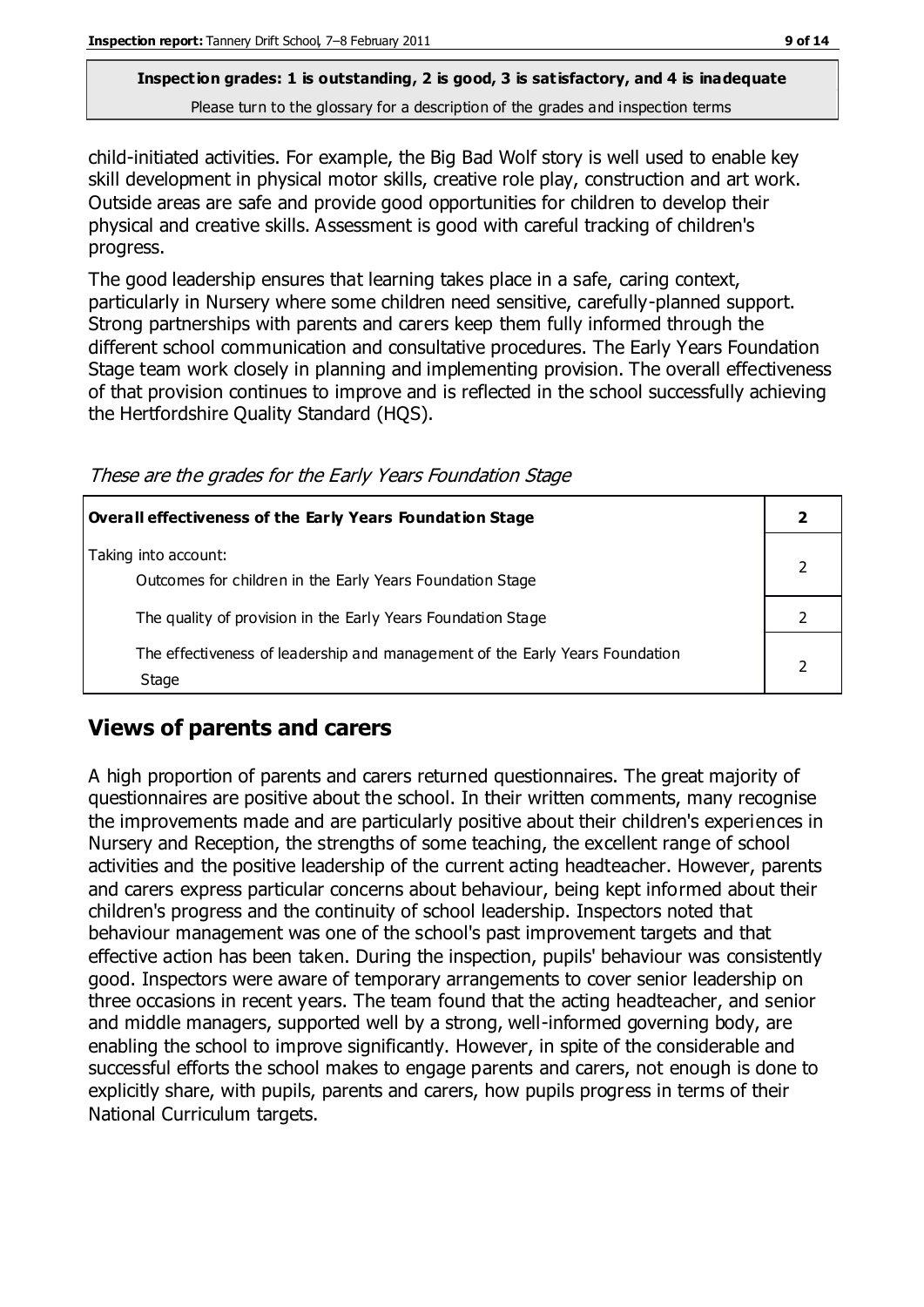#### **Responses from parents and carers to Ofsted's questionnaire**

Ofsted invited all the registered parents and carers of pupils registered at Tannery Drift School to complete a questionnaire about their views of the school.

In the questionnaire, parents and carers were asked to record how strongly they agreed with 13 statements about the school. The inspection team received 104 completed questionnaires by the end of the on-site inspection. In total, there are 193 pupils registered at the school.

| <b>Statements</b>                                                                                                                                                                                                                                       | <b>Strongly</b><br>agree |               | <b>Agree</b> |               | <b>Disagree</b> |                | <b>Strongly</b><br>disagree |                |
|---------------------------------------------------------------------------------------------------------------------------------------------------------------------------------------------------------------------------------------------------------|--------------------------|---------------|--------------|---------------|-----------------|----------------|-----------------------------|----------------|
|                                                                                                                                                                                                                                                         | <b>Total</b>             | $\frac{0}{0}$ | <b>Total</b> | $\frac{0}{0}$ | <b>Total</b>    | $\frac{0}{0}$  | <b>Total</b>                | %              |
| My child enjoys school                                                                                                                                                                                                                                  | 64                       | 62            | 36           | 35            | 3               | 3              | $\mathbf 0$                 | $\mathbf 0$    |
| The school keeps my child<br>safe                                                                                                                                                                                                                       | 58                       | 56            | 44           | 42            | $\mathbf{1}$    | $\mathbf{1}$   | 0                           | $\mathbf 0$    |
| My school informs me about<br>my child's progress                                                                                                                                                                                                       | 34                       | 33            | 52           | 50            | 14              | 13             | 2                           | $\overline{2}$ |
| My child is making enough<br>progress at this school                                                                                                                                                                                                    | 40                       | 38            | 56           | 54            | 5               | 5              | 3                           | 3              |
| The teaching is good at this<br>school                                                                                                                                                                                                                  | 55                       | 53            | 42           | 40            | 4               | $\overline{4}$ | 3                           | 3              |
| The school helps me to<br>support my child's learning                                                                                                                                                                                                   | 42                       | 40            | 56           | 54            | 6               | 6              | $\mathbf 0$                 | $\mathbf 0$    |
| The school helps my child to<br>have a healthy lifestyle                                                                                                                                                                                                | 46                       | 44            | 53           | 51            | 3               | 3              | $\overline{2}$              | $\overline{2}$ |
| The school makes sure that<br>my child is well prepared for<br>the future (for example<br>changing year group,<br>changing school, and for<br>children who are finishing<br>school, entering further or<br>higher education, or entering<br>employment) | 38                       | 37            | 59           | 57            | $\mathbf{1}$    | $\mathbf{1}$   | 6                           | 6              |
| The school meets my child's<br>particular needs                                                                                                                                                                                                         | 37                       | 36            | 60           | 58            | 5               | 5              | $\overline{2}$              | $\overline{2}$ |
| The school deals effectively<br>with unacceptable behaviour                                                                                                                                                                                             | 22                       | 21            | 61           | 59            | 15              | 14             | 2                           | $\overline{2}$ |
| The school takes account of<br>my suggestions and concerns                                                                                                                                                                                              | 28                       | 27            | 65           | 63            | $10\,$          | $10\,$         | 1                           | 1              |
| The school is led and<br>managed effectively                                                                                                                                                                                                            | 37                       | 36            | 55           | 53            | 9               | 9              | $\overline{2}$              | $\overline{2}$ |
| Overall, I am happy with my<br>child's experience at this<br>school                                                                                                                                                                                     | 56                       | 54            | 44           | 42            | 3               | 3              | $\mathbf{1}$                | $\mathbf{1}$   |

The table above summarises the responses that parents and carers made to each statement. The percentages indicate the proportion of parents and carers giving that response out of the total number of completed questionnaires. Where one or more parents and carers chose not to answer a particular question, the percentages will not add up to 100%.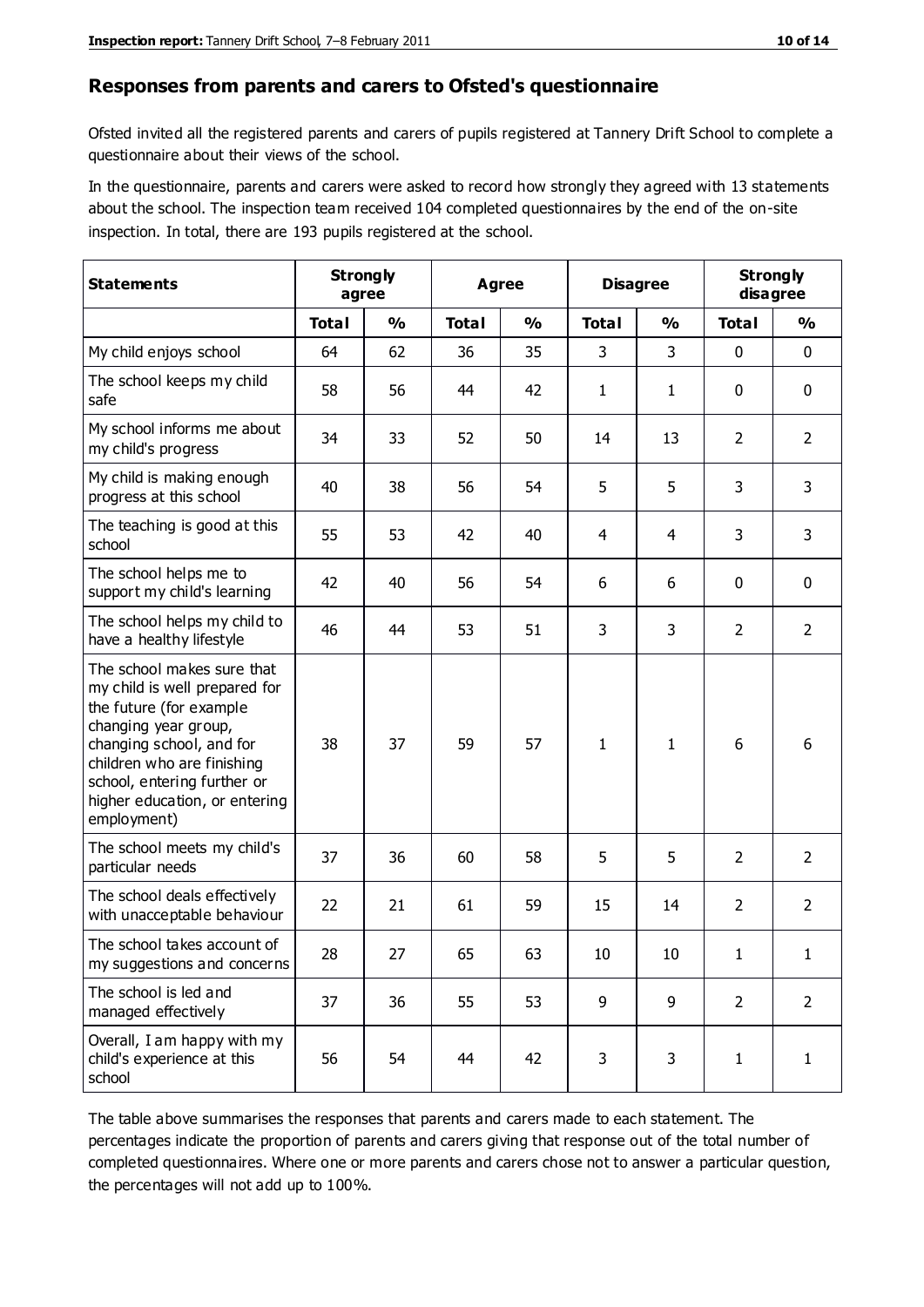# **Glossary**

| Grade   | <b>Judgement</b> | <b>Description</b>                                                                                                                                                                                                            |
|---------|------------------|-------------------------------------------------------------------------------------------------------------------------------------------------------------------------------------------------------------------------------|
| Grade 1 | Outstanding      | These features are highly effective. An outstanding school<br>provides exceptionally well for all its pupils' needs.                                                                                                          |
| Grade 2 | Good             | These are very positive features of a school. A school that<br>is good is serving its pupils well.                                                                                                                            |
| Grade 3 | Satisfactory     | These features are of reasonable quality. A satisfactory<br>school is providing adequately for its pupils.                                                                                                                    |
| Grade 4 | Inadequate       | These features are not of an acceptable standard. An<br>inadequate school needs to make significant improvement<br>in order to meet the needs of its pupils. Ofsted inspectors<br>will make further visits until it improves. |

#### **What inspection judgements mean**

## **Overall effectiveness of schools**

|                       | Overall effectiveness judgement (percentage of schools) |      |                     |                   |
|-----------------------|---------------------------------------------------------|------|---------------------|-------------------|
| <b>Type of school</b> | <b>Outstanding</b>                                      | Good | <b>Satisfactory</b> | <b>Inadequate</b> |
| Nursery schools       | 59                                                      | 35   | 3                   | 3                 |
| Primary schools       | 9                                                       | 44   | 39                  | 7                 |
| Secondary schools     | 13                                                      | 36   | 41                  | 11                |
| Sixth forms           | 15                                                      | 39   | 43                  | 3                 |
| Special schools       | 35                                                      | 43   | 17                  | 5                 |
| Pupil referral units  | 21                                                      | 42   | 29                  | 9                 |
| All schools           | 13                                                      | 43   | 37                  | 8                 |

New school inspection arrangements were introduced on 1 September 2009. This means that inspectors now make some additional judgements that were not made previously.

The data in the table above are for the period 1 September 2009 to 31 August 2010 and are consistent with the latest published official statistics about maintained school inspec tion outcomes (see **[www.ofsted.gov.uk](http://www.ofsted.gov.uk/)**).

The sample of schools inspected during 2009/10 was not representative of all schools nationally, as weaker schools are inspected more frequently than good or outstanding schools.

Percentages are rounded and do not always add exactly to 100.

Sixth form figures reflect the judgements made for the overall effectiveness of the sixth form in secondary schools, special schools and pupil referral units.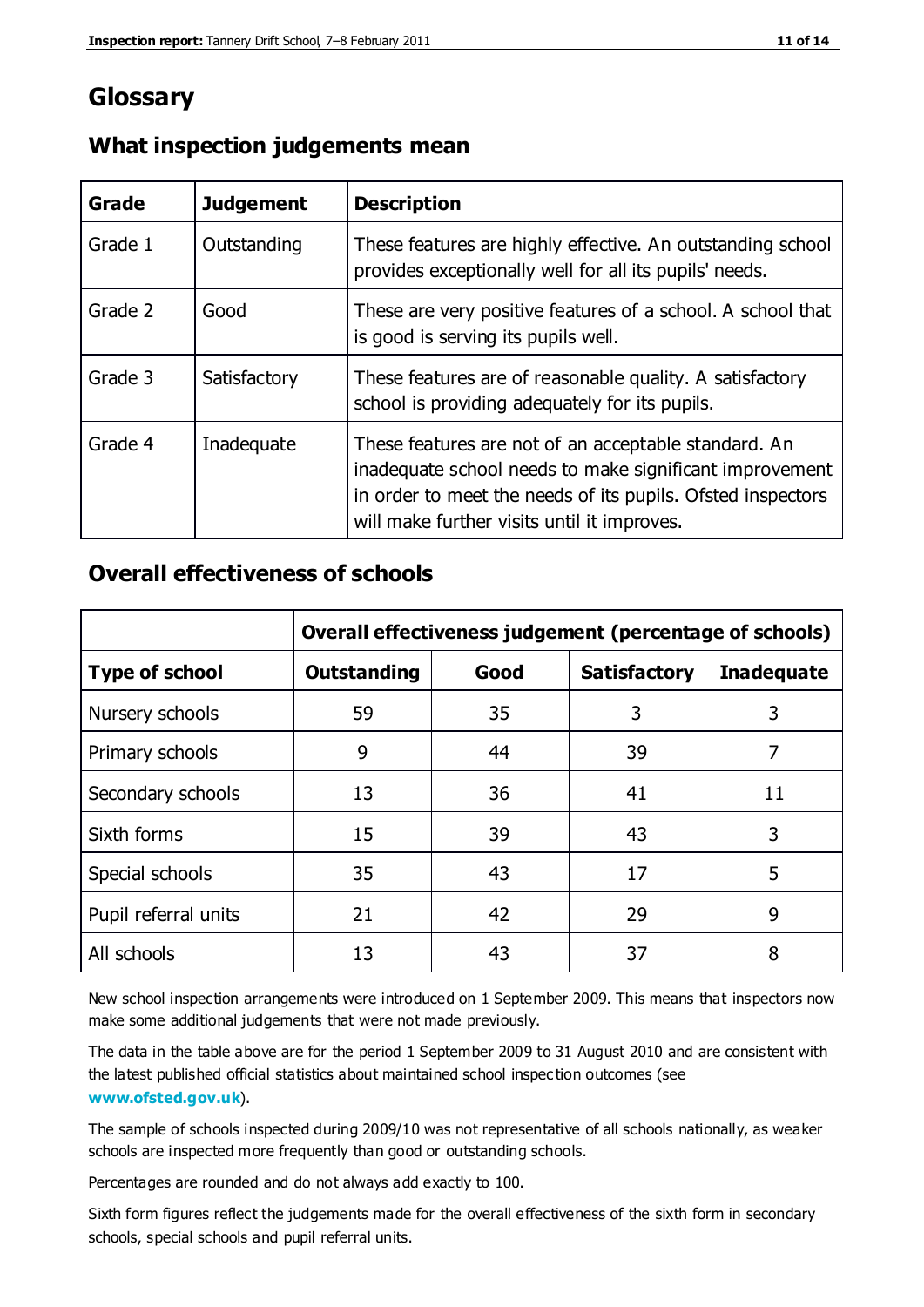# **Common terminology used by inspectors**

| Achievement:               | the progress and success of a pupil in their learning,<br>development or training.                                                                                                                                                          |
|----------------------------|---------------------------------------------------------------------------------------------------------------------------------------------------------------------------------------------------------------------------------------------|
| Attainment:                | the standard of the pupils' work shown by test and<br>examination results and in lessons.                                                                                                                                                   |
| Capacity to improve:       | the proven ability of the school to continue<br>improving. Inspectors base this judgement on what<br>the school has accomplished so far and on the quality<br>of its systems to maintain improvement.                                       |
| Leadership and management: | the contribution of all the staff with responsibilities,<br>not just the headteacher, to identifying priorities,<br>directing and motivating staff and running the school.                                                                  |
| Learning:                  | how well pupils acquire knowledge, develop their<br>understanding, learn and practise skills and are<br>developing their competence as learners.                                                                                            |
| Overall effectiveness:     | inspectors form a judgement on a school's overall<br>effectiveness based on the findings from their<br>inspection of the school. The following judgements,<br>in particular, influence what the overall effectiveness<br>judgement will be. |
|                            | The school's capacity for sustained<br>improvement.                                                                                                                                                                                         |
|                            | Outcomes for individuals and groups of pupils.                                                                                                                                                                                              |
|                            | The quality of teaching.                                                                                                                                                                                                                    |
|                            | The extent to which the curriculum meets<br>pupils' needs, including, where relevant,<br>through partnerships.                                                                                                                              |
|                            | The effectiveness of care, guidance and<br>support.                                                                                                                                                                                         |
| Progress:                  | the rate at which pupils are learning in lessons and<br>over longer periods of time. It is often measured by<br>comparing the pupils' attainment at the end of a key                                                                        |

stage with their attainment when they started.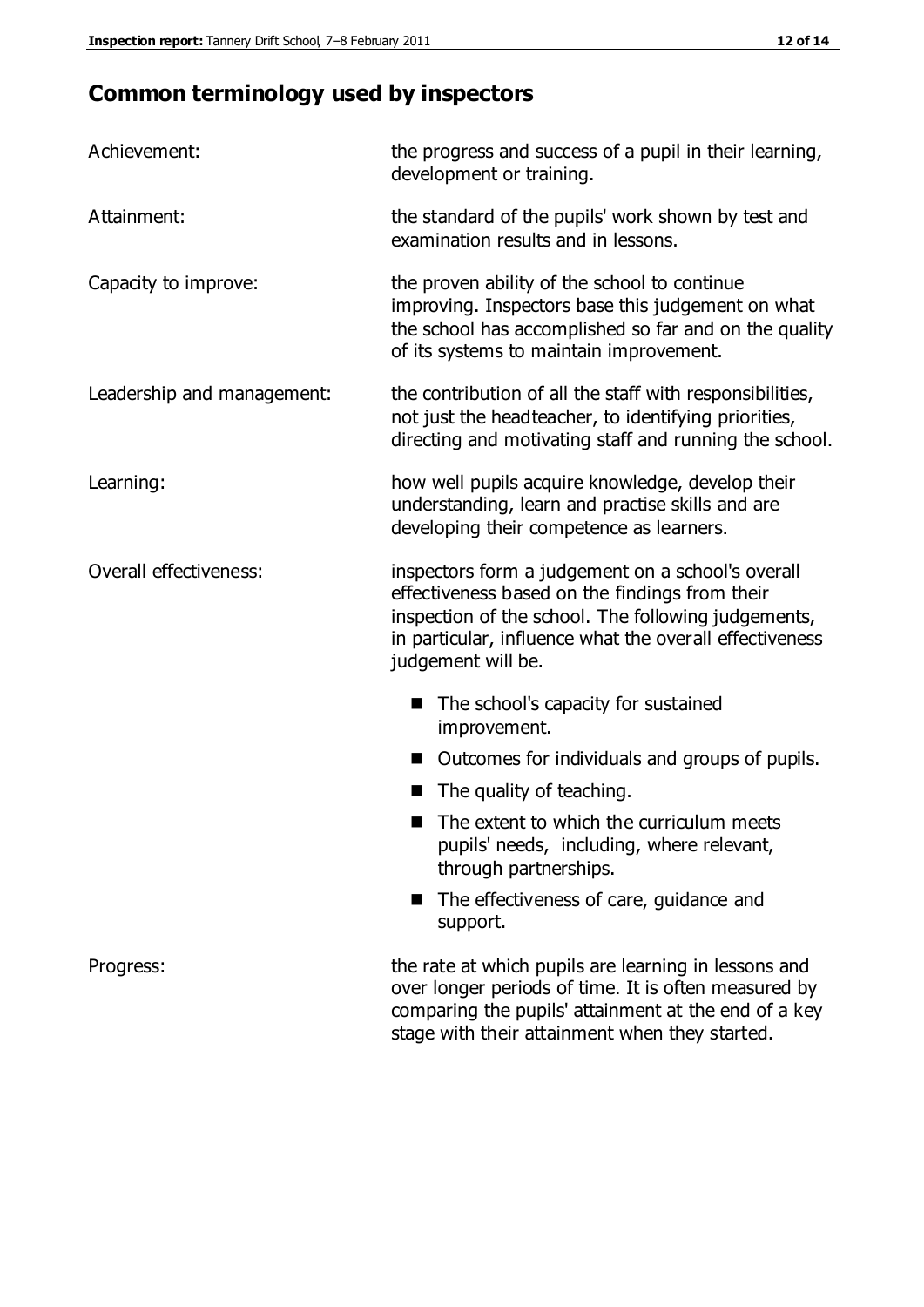## **This letter is provided for the school, parents and carers to share with their children. It describes Ofsted's main findings from the inspection of their school.**

#### 9 February 2011

#### Dear Pupils

## **Inspection of Tannery Drift School, Royston SG8 5DE**

Thank you for making us so welcome when we came to visit your school. It gives you a good education, and ensures that most of you achieve well by the time you leave. Your school has numerous strengths and we particularly like the way it helps you to settle in Nursery and Reception, and places a good emphasis on helping you develop your reading and writing. You told us the school is a safe place to be and we were pleased to see that you behave well and work together in lessons. We were very impressed with what the school is doing to help you develop healthy lifestyles. You benefit from specialist physical education teaching and almost all of you get involved in sports and other activities. Your school council also encourages you to eat more healthily and many take advantage of the healthy options at lunchtimes.

Many of your parents and carers told us how much you like school and you certainly enjoy your lessons; this is reflected in your good attendance which has noticeably improved. You get on well with your teachers and support staff. They plan different activities that make your learning interesting as well as helping you to make good progress. However, very few of you know the National Curriculum levels that you have reached in reading, writing and mathematics or what you need to do to get to the next level. We have therefore asked the school to use those levels in your classwork books and homework which will also help your parents and carers better understand your progress and how they can help you.

The acting headteacher, the governing body and all the staff are working hard to further improve your school and we have suggested that more staff training would help in this. You can all help by working hard and continuing to take an active part in the life of the school.

Yours sincerely

Graham Preston Lead Inspector